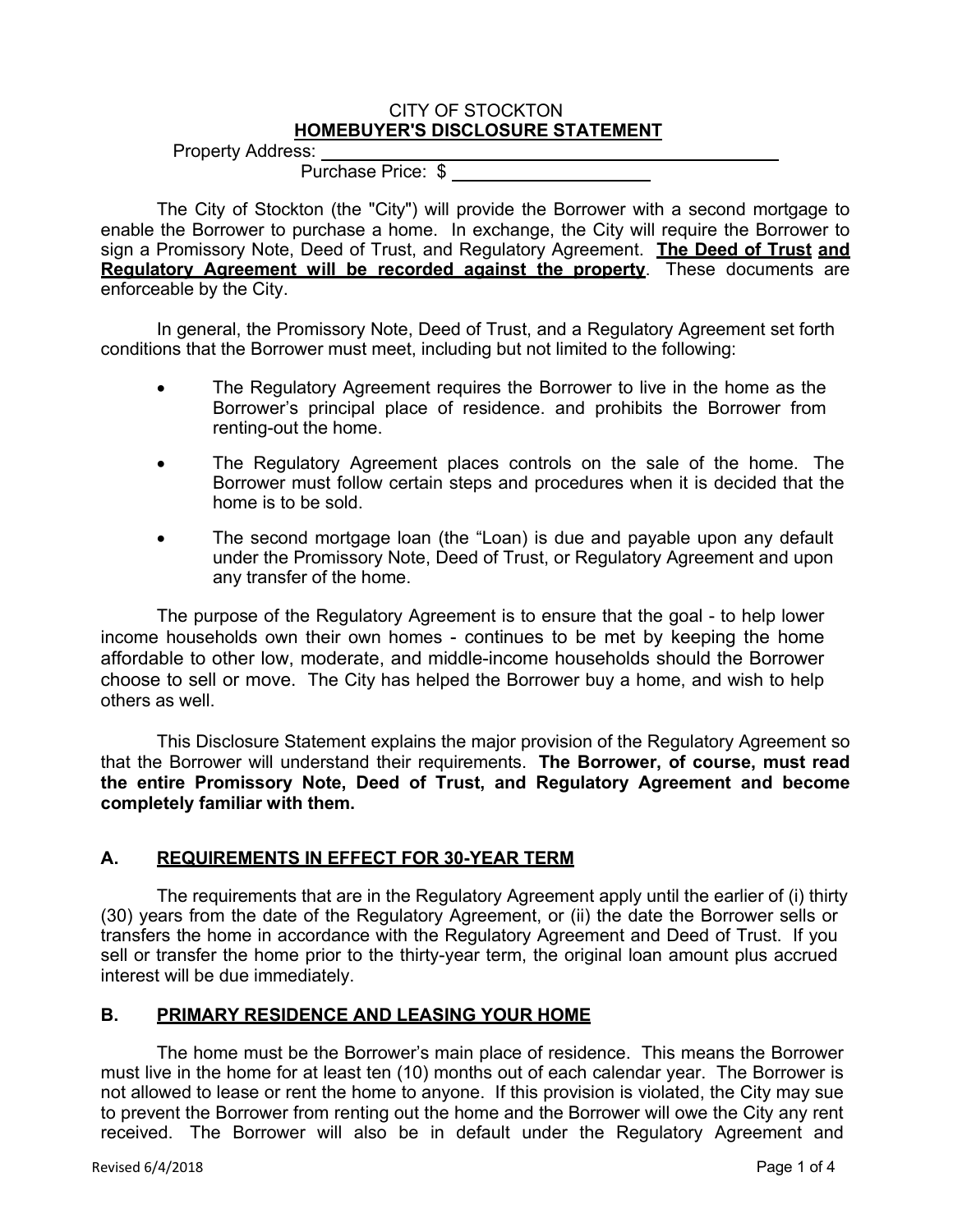Promissory Note and the City may require the Borrower to repay the Loan.

# **C. MAINTAINING YOUR HOME/PROPERTY INSURANCE**

By signing the Regulatory Agreement, the Borrower agrees to keep the home and landscaping in good repair and in neat, clean, and orderly condition, and to prevent deterioration of the home. The Borrower also agrees to keep a standard homeowner's insurance policy, with the City named as additional insureds. The insurance policy shall be in an amount equal to the replacement value of the home. Every five (5) years (or every year, if provided by the policy), the replacement value will be reviewed and adjusted as needed.

## **D. SELLING YOUR HOME**

Under the terms of the Regulatory Agreement, when the Borrower sells the home within the thirty (30)-year term a value equal to the original loan value, plus accrued interest must be paid to the City.

## **E. REPAYMENT OF LOAN**

The loan from the City is a deferred Loan. This means that the Borrower does not have to pay it back as long as the Borrower owns the home within the thirty (30) years, and the Borrower does not violate any of the terms of the Promissory Note, Deed of Trust, and Regulatory Agreement. The City may callback the Loan for review to determine if a payment can be made on the Loan. As soon as the home is sold though, or if the terms of the loan documents or Regulatory Agreement are broken, the Loan will be due and the Borrower will have to pay it back.

## 1. PREPAYMENT OF LOAN

The Borrower has the right to prepay part, or the entire amount of Loan. In the case of prepayment, the Borrower will be responsible for paying the cost of the appraisal. If the Borrower prepays only a part of the Loan, the payment made will be applied to the principle portion of the Loan.

# **F. CAPITAL IMPROVEMENTS MADE TO THE HOME**

Eligible Capital Improvements conform with applicable building codes, and extend the useful life or improve the functionality of your home. In order for improvements to qualify as Eligible Capital Improvements, the Borrower must obtain written approval of the improvements by the City before the improvements are made. Further, the initial cost of such improvements must be at least one percent (1%) of the original purchase price and the Borrower must obtain a building permit for the improvements.

## **G. DEFAULT PROVISIONS**

When the Borrower accepted the Loan, the Borrower agreed to meet all the conditions of all the Loan documents, including the Promissory Note, Deed of Trust, and Regulatory Agreement. If the Borrower violates any provisions of the documents, the Borrower is considered to be in default under the Loan. Also, if the Borrower defaults under any other loan on the home, such as the first mortgage, the Borrower will also be considered to be in default under the City Loan. If the Borrower does not correct the violation, the City may require the Borrower to repay the City Loan. The City could also obtain a court order to enforce the provisions of the City Loan documents, which may result in a foreclosure on the home.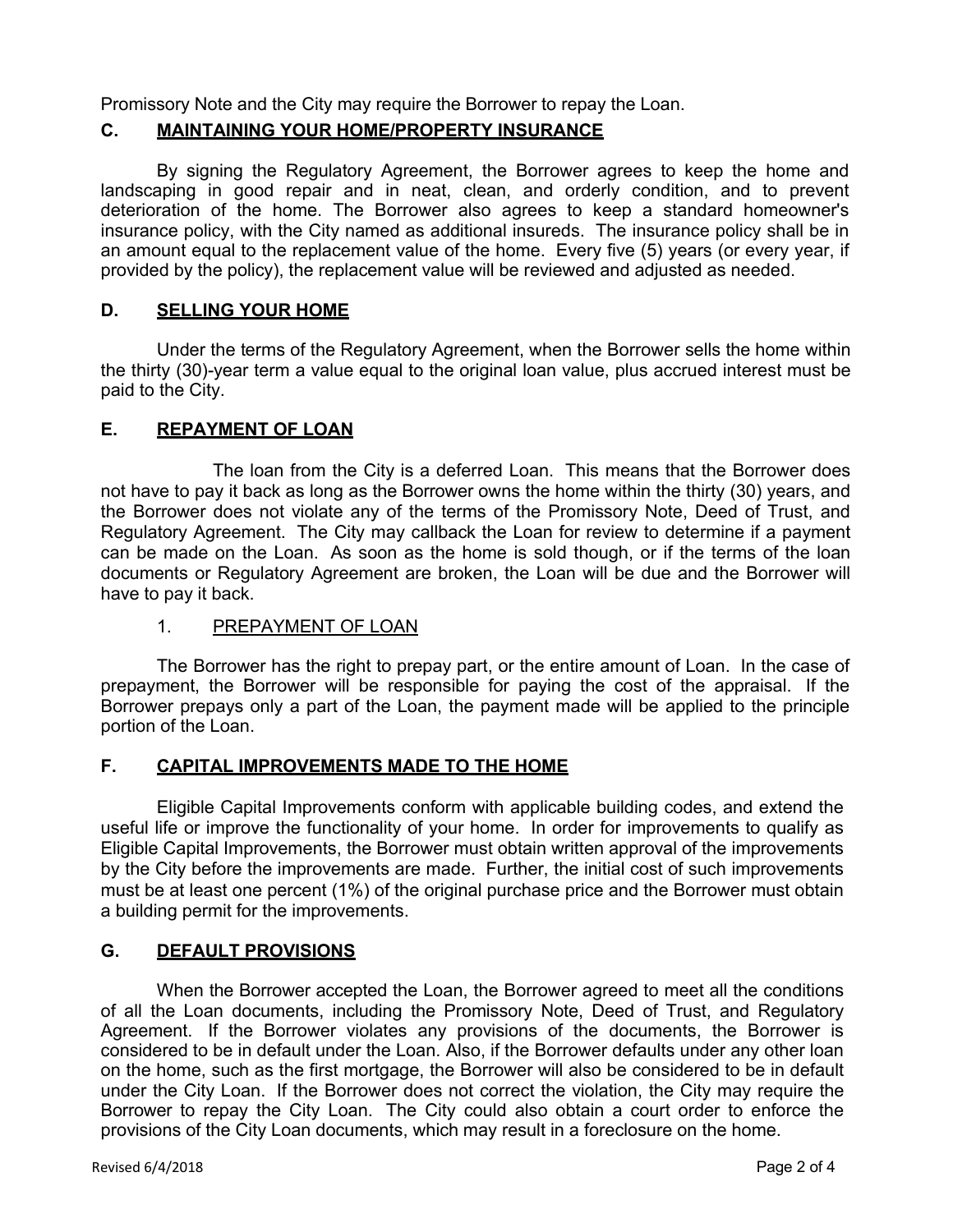# **H. REFINANCE OF THE FIRST MORTGAGE**

The Regulatory Agreement allows the Borrower to refinance the first mortgage loan in certain instances. As a requirement of refinancing, first mortgage lenders usually require that the City subordinate the Loan documents to them. The City will only subordinate the Regulatory Agreement and Deed of Trust if the following conditions are met:

1. The refinancing reduces monthly housing payments or the proceeds of the refinance are used to make Eligible Capital Improvements.

2. The refinance does not cause the amount that the Borrower elects to refinance to exceed the then outstanding balance of principal and interest (plus refinancing and closing costs) of the existing first mortgage loan plus the cost of the Eligible Capital Improvements that you plan to make, if any.

3. The Borrower does not receive cash proceeds from the refinance, unless such cash is used to pay for Eligible Capital Improvements through escrow.

4. The refinance does not cause the Borrower's loan to value ratio to exceed the loan to value ratio that existed when the Borrower first purchased the home (when calculated by comparing the total debt secured by the purchase price paid for the home).

5. The City determines that the total housing cost after the refinance will not be unaffordable to the Borrower.

If the Borrower refinances the first mortgage loan without meeting the above requirements, the Borrower will be in default under the Regulatory Agreement and Deed of Trust. If the Borrower refinances the home to fund Eligible Capital Improvements, the City will require that the Borrower provides it with evidence that the Borrower will make and pay for such improvements, usually through an escrow account.

### **I. JUNIOR LOANS AND EQUITY LINE OF CREDIT**

The Regulatory Agreement will allow the Borrower to borrow a junior loan (which means a third mortgage on the home) or take out an equity line of credit only if either:

1. The following conditions are met:

a. All of the proceeds of the junior loan or equity line of credit are used to make Eligible Capital Improvements.

b. The junior loan or equity line of credit does not cause the loan to value ratio to exceed the loan to value ratio that existed when the Borrower first purchased the home (when calculated against the purchase price the Borrower paid for the home).

c. The City determines that the total housing cost after the junior loan or equity line of credit will not be unaffordable to the Borrower.